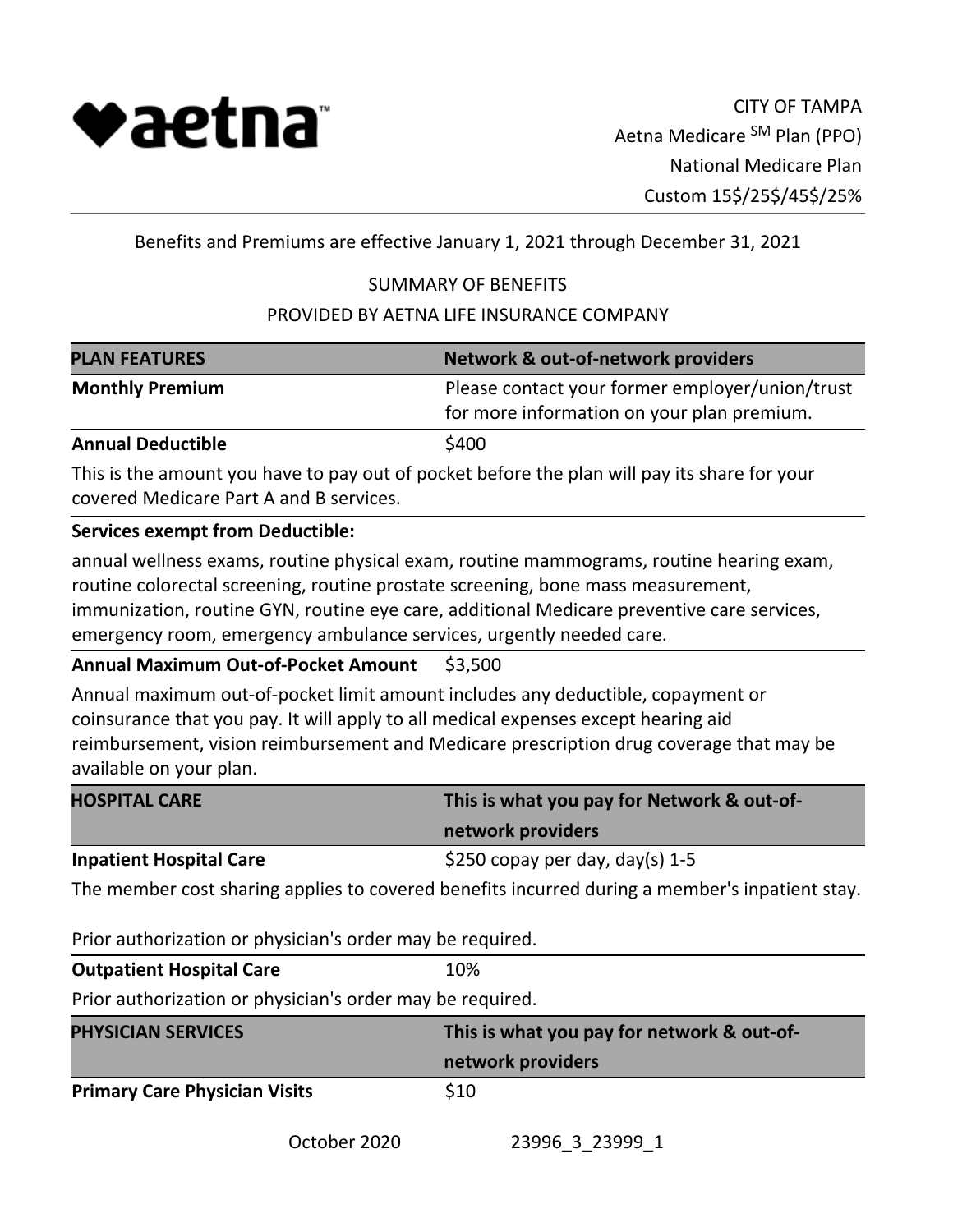

Includes services of an internist, general physician, family practitioner for routine care as well as diagnosis and treatment of an illness or injury and in-office surgery.

| <b>Physician Specialist Visits</b>                    | \$30                                                                                             |
|-------------------------------------------------------|--------------------------------------------------------------------------------------------------|
| <b>Primary Care Physician Selection</b>               | Optional                                                                                         |
|                                                       | There is no requirement for member pre-certification. Your provider will do this on your behalf. |
| <b>Referral Requirement</b>                           | None                                                                                             |
| <b>PREVENTIVE CARE</b>                                | This is what you pay for network & out-of-                                                       |
|                                                       | network providers                                                                                |
| <b>Annual Wellness Exams</b>                          | \$0                                                                                              |
| One exam every 12 months.                             |                                                                                                  |
| <b>Routine Physical Exams</b>                         | \$0                                                                                              |
| One exam every 12 months.                             |                                                                                                  |
| <b>Medicare Covered Immunizations</b>                 | \$0                                                                                              |
| Pneumococcal, Flu, Hepatitis B                        |                                                                                                  |
| <b>Routine GYN Care</b>                               | \$0                                                                                              |
| (Cervical and Vaginal Cancer Screenings)              |                                                                                                  |
| One routine GYN visit and pap smear every 24 months.  |                                                                                                  |
| <b>Routine Mammograms</b>                             | \$0                                                                                              |
| (Breast Cancer Screening)                             |                                                                                                  |
| age 40 & over.                                        | One baseline mammogram for members age 35-39; and one annual mammogram for members               |
| <b>Routine Prostate Cancer Screening Exam</b>         | \$0                                                                                              |
| For covered males age 50 & over, every 12 months.     |                                                                                                  |
| <b>Routine Colorectal Cancer Screening</b>            | \$0                                                                                              |
| For all members age 50 & over.                        |                                                                                                  |
| <b>Routine Bone Mass Measurement</b>                  | \$0                                                                                              |
| <b>Medicare Diabetes Prevention Program</b><br>(MDPP) | \$0                                                                                              |
|                                                       | 12 months of core session for program eligible members with an indication of pre-diabetes.       |
| <b>Additional Medicare Preventive Services</b>        | \$0                                                                                              |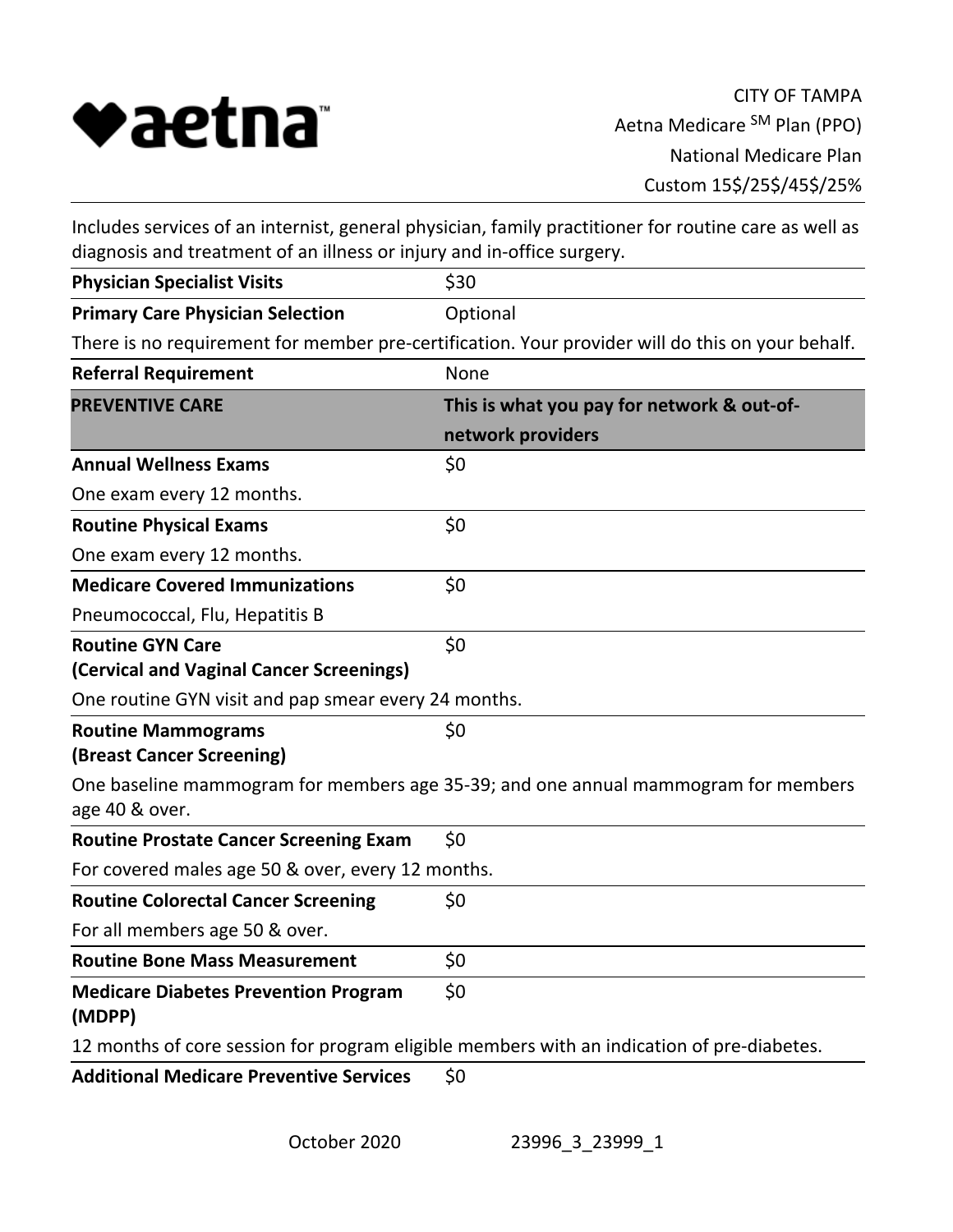

- Ultrasound screening for abdominal aortic aneurysm (AAA)
- Cardiovascular disease screening
- Diabetes screening tests and diabetes self-management training (DSMT)
- Medical nutrition therapy
- Glaucoma screening
- Screening and behavioral counseling to quit smoking and tobacco use
- Screening and behavioral counseling for alcohol misuse
- Adult depression screening
- Behavioral counseling for and screening to prevent sexually transmitted infections
- Behavioral therapy for obesity
- Behavioral therapy for cardiovascular disease
- Behavioral therapy for HIV screening
- Hepatitis C screening
- Lung cancer screening

|                                                           | <b>EMERGENCY AND URGENT MEDICAL CARE</b> This is what you pay for network & out-of- |
|-----------------------------------------------------------|-------------------------------------------------------------------------------------|
|                                                           | network providers                                                                   |
| <b>Emergency Care; Worldwide</b>                          | \$50                                                                                |
| (waived if admitted)                                      |                                                                                     |
| <b>Urgently Needed Care; Worldwide</b>                    | \$35                                                                                |
| <b>DIAGNOSTIC PROCEDURES</b>                              | This is what you pay for network & out-of-                                          |
|                                                           | network providers                                                                   |
| <b>Outpatient Diagnostic Laboratory</b>                   | \$20                                                                                |
| Prior authorization or physician's order may be required. |                                                                                     |
| <b>Outpatient Diagnostic X-ray</b>                        | \$20                                                                                |
| Prior authorization or physician's order may be required. |                                                                                     |
| <b>Outpatient Diagnostic Testing</b>                      | \$20                                                                                |
| Prior authorization or physician's order may be required. |                                                                                     |
| <b>Outpatient Complex Imaging</b>                         | 10%                                                                                 |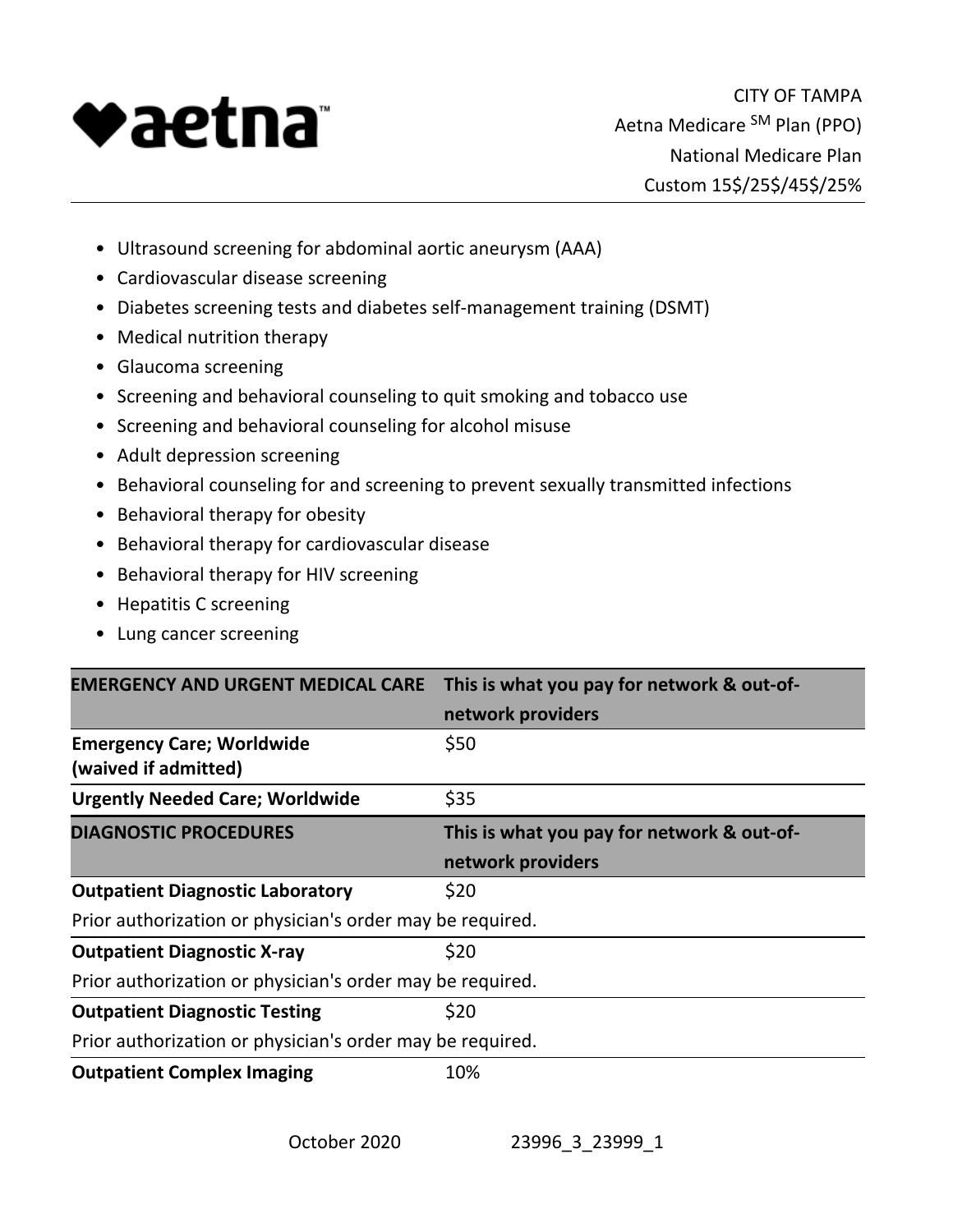

| Prior authorization or physician's order may be required.             |                                                                                                |  |
|-----------------------------------------------------------------------|------------------------------------------------------------------------------------------------|--|
| <b>HEARING SERVICES</b><br>This is what you pay for network & out-of- |                                                                                                |  |
|                                                                       | network providers                                                                              |  |
| <b>Routine Hearing Screening</b>                                      | \$0                                                                                            |  |
| One exam every 12 months.                                             |                                                                                                |  |
| <b>Hearing Aid Reimbursement</b>                                      | \$500 once every 36 months                                                                     |  |
| Applies to in or out of network                                       |                                                                                                |  |
| <b>DENTAL SERVICES</b>                                                | This is what you pay for network & out-of-                                                     |  |
|                                                                       | network providers                                                                              |  |
| <b>Medicare Covered Dental</b>                                        | \$30                                                                                           |  |
| Non-routine care covered by Medicare.                                 |                                                                                                |  |
| Prior authorization or physician's order may be required.             |                                                                                                |  |
| <b>VISION SERVICES</b>                                                | This is what you pay for network & out-of-                                                     |  |
|                                                                       | network providers                                                                              |  |
| <b>Routine Eye Exams</b>                                              | \$30                                                                                           |  |
| One annual exam every 12 months.                                      |                                                                                                |  |
| <b>Diabetic Eye Exams</b>                                             | \$0                                                                                            |  |
| <b>Vision Eyewear Reimbursement</b>                                   | \$100 once every 24 months                                                                     |  |
| Applies to in or out of network                                       |                                                                                                |  |
| <b>MENTAL HEALTH SERVICES</b>                                         | This is what you pay for network & out-of-                                                     |  |
|                                                                       | network providers                                                                              |  |
| <b>Inpatient Mental Health Care</b>                                   | \$250 copay per day, day(s) $1-5$                                                              |  |
| Prior authorization or physician's order may be required.             | The member cost sharing applies to covered benefits incurred during a member's inpatient stay. |  |
| <b>Outpatient Mental Health Care</b>                                  | \$30                                                                                           |  |
| Prior authorization or physician's order may be required.             |                                                                                                |  |
| <b>Inpatient Substance Abuse</b>                                      | \$250 copay per day, day(s) $1-5$                                                              |  |
| Prior authorization or physician's order may be required.             | The member cost sharing applies to covered benefits incurred during a member's inpatient stay. |  |
| <b>Outpatient Substance Abuse</b>                                     | \$30                                                                                           |  |

October 2020 23996\_3\_23999\_1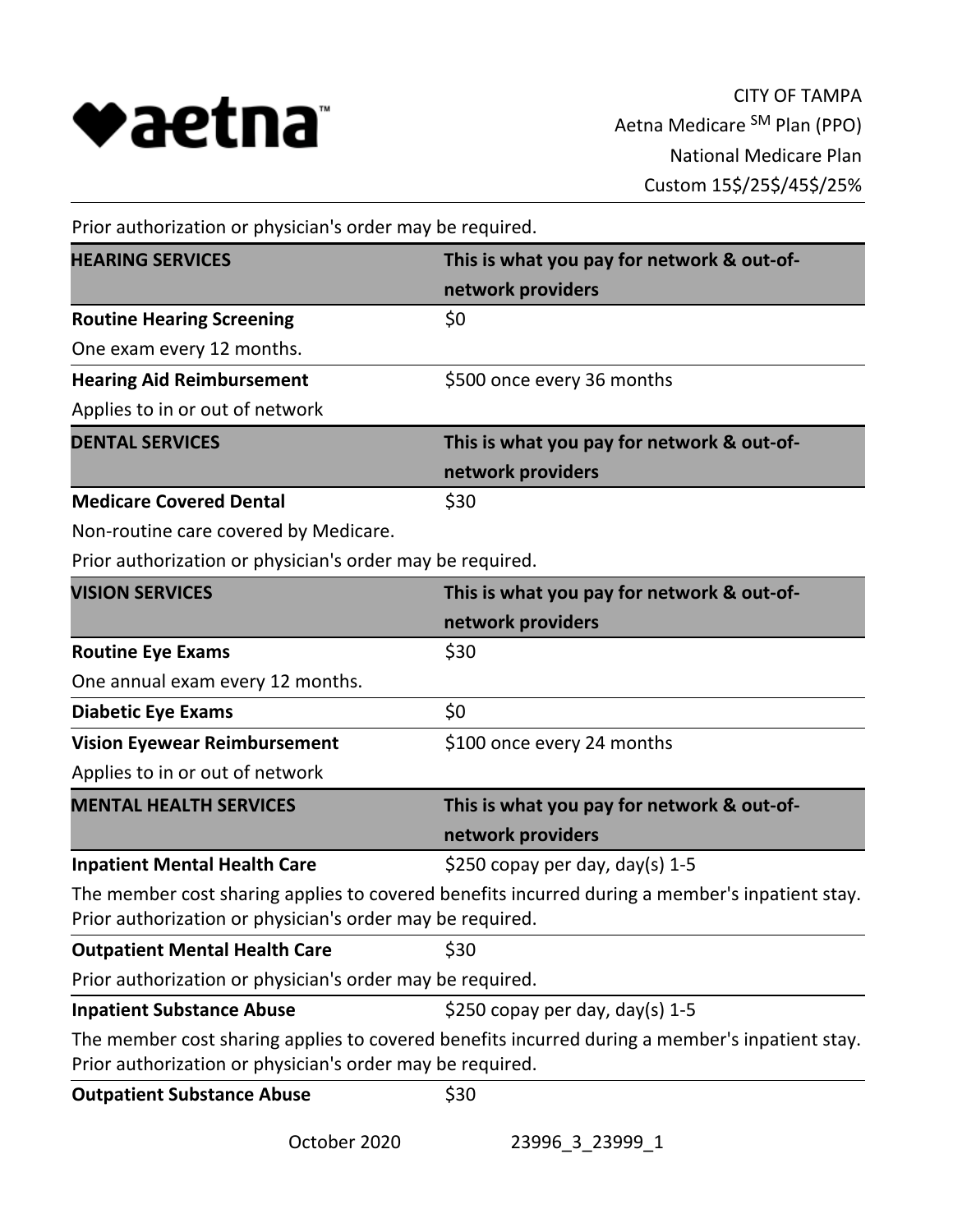

Prior authorization or physician's order may be required.

| <b>SKILLED NURSING SERVICES</b>            | This is what you pay for Network & out-of-<br>network providers |
|--------------------------------------------|-----------------------------------------------------------------|
| <b>Skilled Nursing Facility (SNF) Care</b> | \$0 copay per day, day(s) 1-20; \$75 copay per day,             |
|                                            | day(s) 21-100                                                   |

Limited to 100 days per Medicare Benefit Period\*.

The member cost sharing applies to covered benefits incurred during a member's inpatient stay. Prior authorization or physician's order may be required.

\*A benefit period begins the day you go into a hospital or skilled nursing facility. The benefit period ends when you haven't received any inpatient hospital care (or skilled care in a SNF) for 60 days in a row. If you go into a hospital or a skilled nursing facility after one benefit period has ended, a new benefit period begins. There is no limit to the number of benefit periods.

| <b>PHYSICAL THERAPY SERVICES</b>          | This is what you pay for network & out-of- |
|-------------------------------------------|--------------------------------------------|
|                                           | network providers                          |
| <b>Outpatient Rehabilitation Services</b> | \$30                                       |

(Speech, Physical, and Occupational therapy)

Prior authorization or physician's order may be required.

| <b>AMBULANCE SERVICES</b>                                 | This is what you pay for network & out-of- |  |
|-----------------------------------------------------------|--------------------------------------------|--|
|                                                           | network providers                          |  |
| <b>Ambulance Services</b>                                 | \$100                                      |  |
| Prior authorization or physician's order may be required. |                                            |  |
| <b>TRANSPORTATION SERVICES</b>                            | This is what you pay for network & out-of- |  |
|                                                           | network providers                          |  |
| <b>Transportation (non-emergency)</b>                     | 24 trips with 60 miles allowed per trip    |  |
| <b>MEDICARE PART B DRUGS</b>                              | This is what you pay for network & out-of- |  |
|                                                           | network providers                          |  |
| <b>Medicare Part B Prescription Drugs</b>                 | 20%                                        |  |
| <b>ADDITIONAL SERVICES</b>                                | This is what you pay for network & out-of- |  |
|                                                           | network providers                          |  |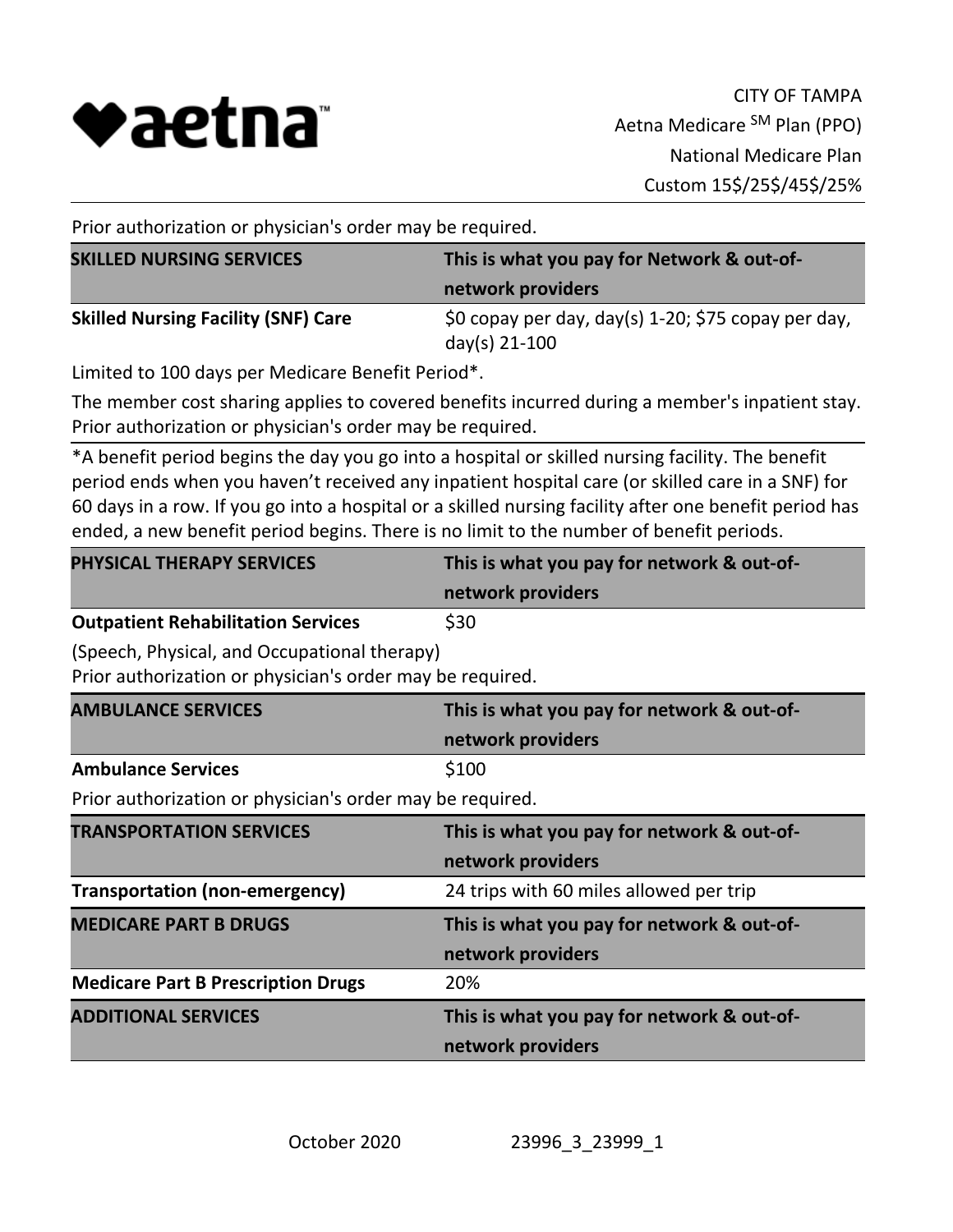

| <b>Blood</b>                                                                                                                                | All components of blood are covered beginning                    |  |
|---------------------------------------------------------------------------------------------------------------------------------------------|------------------------------------------------------------------|--|
| Covered in and out of network                                                                                                               | with the first pint.                                             |  |
| <b>Observation Care</b>                                                                                                                     | Your cost share for Observation Care is based                    |  |
| Covered in and out of network                                                                                                               | upon the services you receive.                                   |  |
| <b>Outpatient Surgery</b>                                                                                                                   | 10%                                                              |  |
| Prior authorization or physician's order may be required.                                                                                   |                                                                  |  |
| <b>Home Health Agency Care</b>                                                                                                              | \$0                                                              |  |
| Prior authorization or physician's order may be required.                                                                                   |                                                                  |  |
| <b>Hospice Care</b>                                                                                                                         | Covered by Original Medicare at a Medicare<br>certified hospice. |  |
| <b>Cardiac Rehabilitation Services</b>                                                                                                      | \$20                                                             |  |
| <b>Pulmonary Rehabilitation Services</b>                                                                                                    | \$30                                                             |  |
| <b>Radiation Therapy</b>                                                                                                                    | \$20                                                             |  |
| <b>Chiropractic Services</b>                                                                                                                | \$20                                                             |  |
| Limited to Original Medicare - covered services for manipulation of the spine.<br>Prior authorization or physician's order may be required. |                                                                  |  |
| Durable Medical Equipment/ Prosthetic<br><b>Devices</b>                                                                                     | 20%                                                              |  |
| Prior authorization or physician's order may be required.                                                                                   |                                                                  |  |
| <b>Podiatry Services</b>                                                                                                                    | \$30                                                             |  |
| Limited to Original Medicare covered benefits only.                                                                                         |                                                                  |  |
| <b>Diabetic Supplies</b>                                                                                                                    | \$0                                                              |  |
| Includes supplies to monitor your blood glucose from LifeScan.<br>Prior authorization or physician's order may be required.                 |                                                                  |  |
| <b>Outpatient Dialysis Treatments</b>                                                                                                       | \$30                                                             |  |
| Prior authorization or physician's order may be required.                                                                                   |                                                                  |  |
| <b>ADDITIONAL NON-MEDICARE COVERED</b>                                                                                                      | This is what you pay for network & out-of-                       |  |
| <b>SERVICES</b>                                                                                                                             | network providers                                                |  |
| <b>Fitness Benefit</b>                                                                                                                      | <b>Silver Sneakers</b>                                           |  |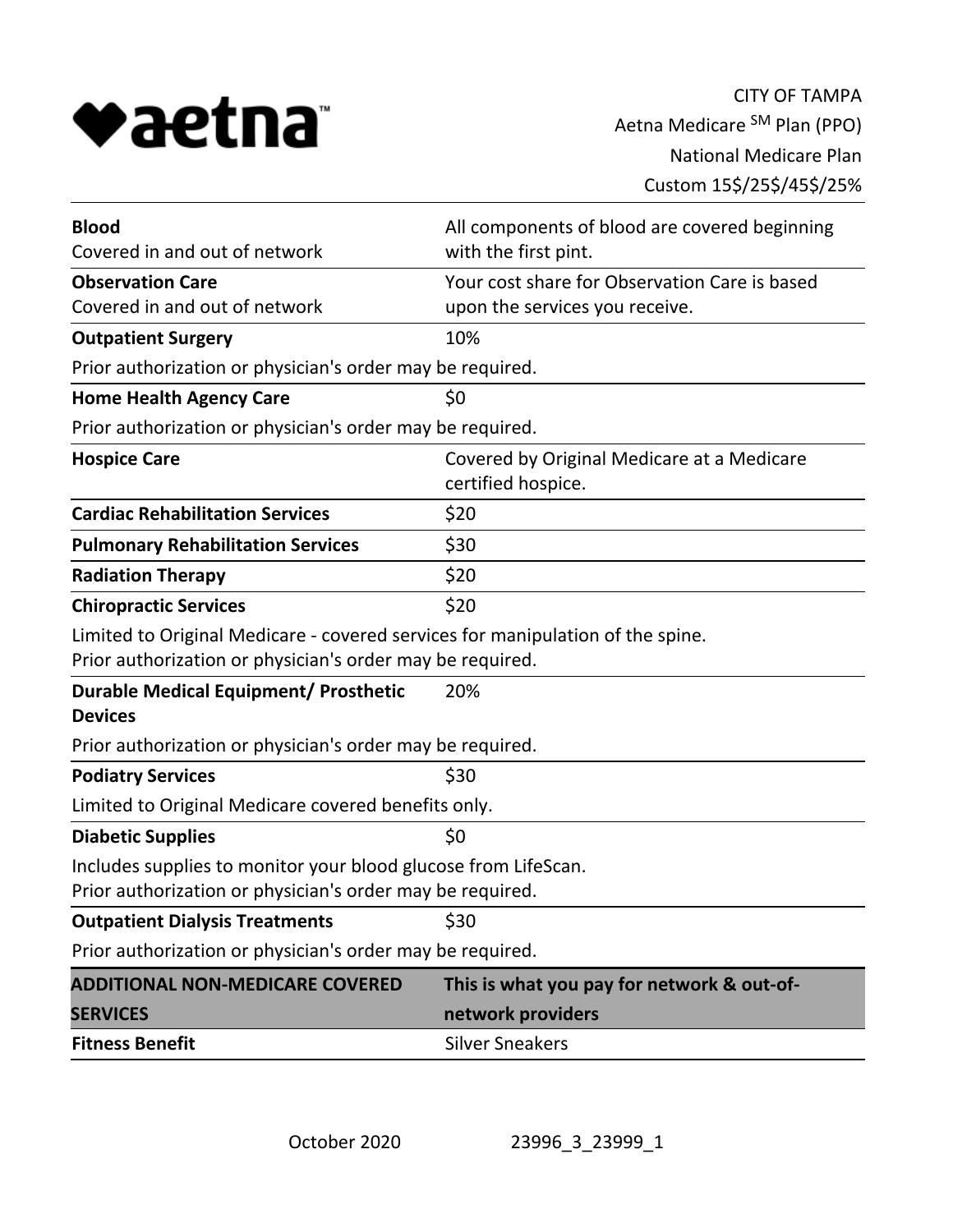

| stay.                                                                                                                                                                            |  |  |
|----------------------------------------------------------------------------------------------------------------------------------------------------------------------------------|--|--|
| Prior authorization or physician's order may be required.                                                                                                                        |  |  |
| Resources For Living <sup>®</sup><br>Covered                                                                                                                                     |  |  |
| For help locating resources for every day needs.                                                                                                                                 |  |  |
| <b>Telehealth</b><br>Covered                                                                                                                                                     |  |  |
| Telemedicine Services. Telehealth services covered when provided by PCP, Behavioral Health or<br>Urgent Care providers. Member cost share will apply based on services rendered. |  |  |

See next page for Pharmacy-Prescription Drug Benefits.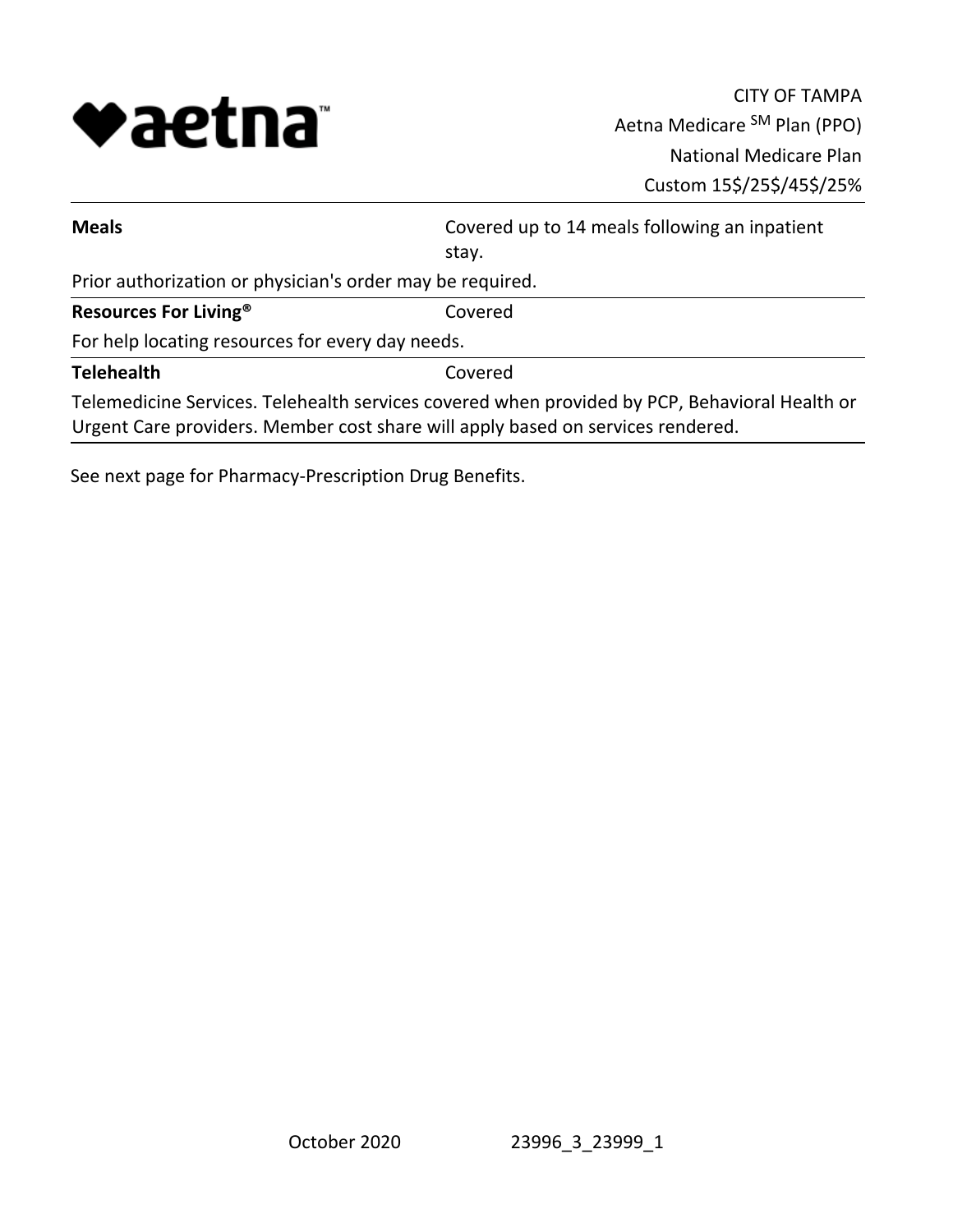

| <b>PHARMACY - PRESCRIPTION DRUG BENEFITS</b>                                                                                                                                                                            |                    |  |  |  |
|-------------------------------------------------------------------------------------------------------------------------------------------------------------------------------------------------------------------------|--------------------|--|--|--|
| Calendar-year deductible for prescription drugs                                                                                                                                                                         | \$0                |  |  |  |
| Prescription drug calendar year deductible must be satisfied before any Medicare Prescription<br>Drug benefits are paid. Covered Medicare Prescription Drug expenses will accumulate toward<br>the pharmacy deductible. |                    |  |  |  |
| <b>Pharmacy Network</b>                                                                                                                                                                                                 | S <sub>2</sub>     |  |  |  |
| Your Medicare Part D plan is associated with pharmacies in the above network. To find a<br>network pharmacy, you can visit our website (http://www.aetnaretireeplans.com).                                              |                    |  |  |  |
| <b>Formulary (Drug List)</b>                                                                                                                                                                                            | GRP B <sub>2</sub> |  |  |  |
| Your cost for generic drugs is usually lower than your cost for brand drugs. However, Aetna in<br>some instances combines higher cost generic drugs on brand tiers.                                                     |                    |  |  |  |

**Initial Coverage Limit (ICL)** \$4,130

The Initial Coverage Limit includes the plan deductible, if applicable. This is your cost sharing until covered Medicare prescription drug expenses reach the Initial Coverage Limit (and after the deductible is satisfied, if your plan has a deductible):

| 4 Tier Plan                                                                                      | <b>Retail cost</b><br>sharing up<br>to a 30-day<br>supply | <b>Retail cost</b><br>sharing up<br>to a 90-day<br>supply | <b>Preferred</b><br>mail order<br>cost sharing<br>up to a 90 -<br>day supply |
|--------------------------------------------------------------------------------------------------|-----------------------------------------------------------|-----------------------------------------------------------|------------------------------------------------------------------------------|
| Tier 1 - Generic                                                                                 | \$15                                                      | \$30                                                      | \$30                                                                         |
| <b>Generic Drugs</b>                                                                             |                                                           |                                                           |                                                                              |
| Tier 2 - Preferred Brand<br>Includes some high-cost generic and<br>preferred brand drugs         | \$25                                                      | \$50                                                      | \$50                                                                         |
| Tier 3 - Non-Preferred Drug<br>Includes some high-cost generic and non-<br>preferred brand drugs | \$45                                                      | \$90                                                      | \$90                                                                         |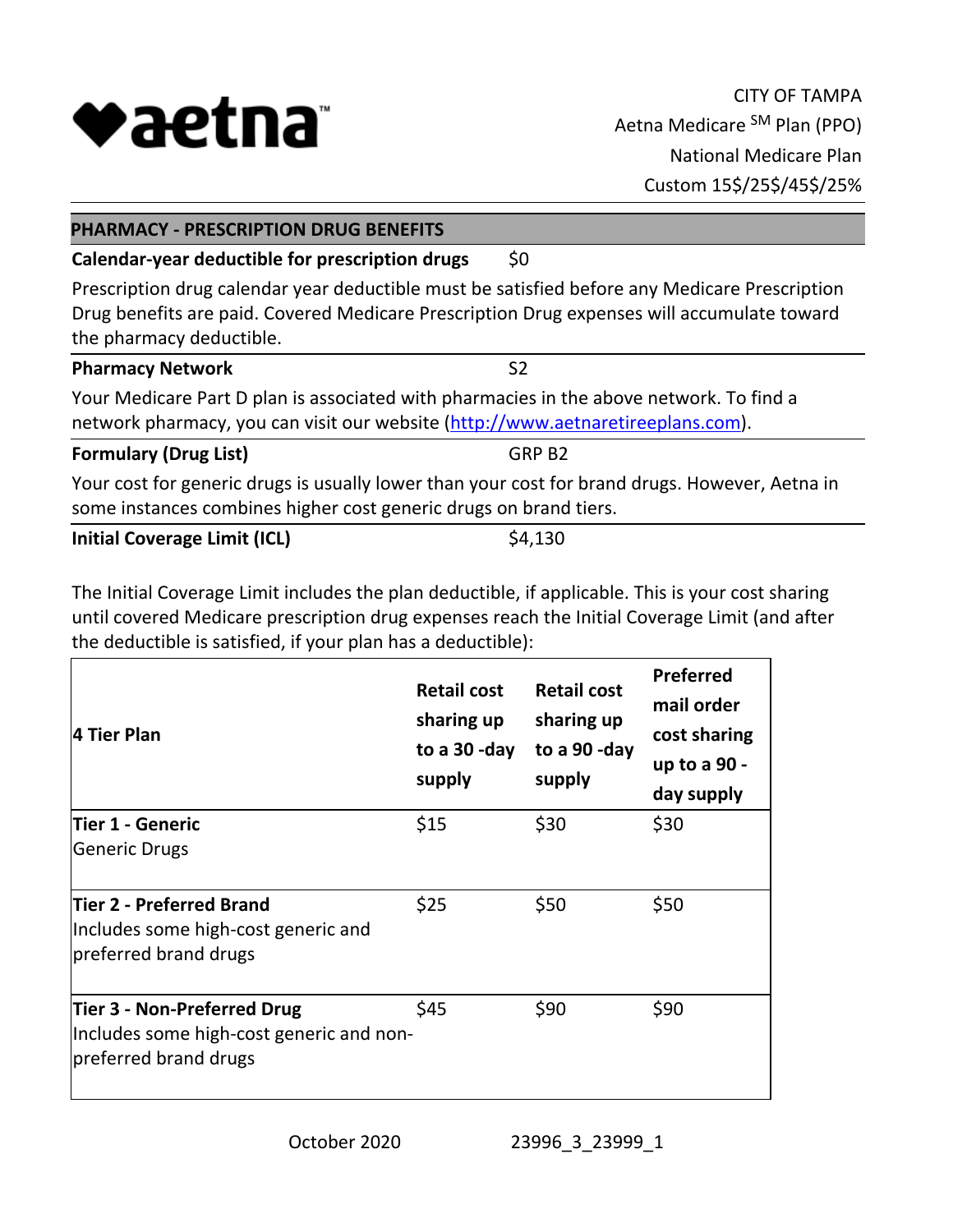

CITY OF TAMPA Aetna Medicare SM Plan (PPO) National Medicare Plan Custom 15\$/25\$/45\$/25%

| 4 Tier Plan                           | <b>Retail cost</b><br>sharing up<br>to a 30-day<br>supply | <b>Retail cost</b><br>sharing up<br>to a 90-day<br>supply | Preferred<br>mail order<br>cost sharing<br>up to a 90 -<br>day supply |
|---------------------------------------|-----------------------------------------------------------|-----------------------------------------------------------|-----------------------------------------------------------------------|
| Tier 4 - Specialty                    | 25%                                                       | Limited to                                                | Limited to                                                            |
| Includes high-cost/unique generic and |                                                           | one-month                                                 | one-month                                                             |
| brand drugs                           |                                                           | supply                                                    | supply                                                                |

## **Coverage Gap**

The Coverage Gap starts once covered Medicare prescription drug expenses have reached the Initial Coverage Limit. Here's your cost-sharing for covered Part D drugs after the Initial Coverage Limit and until you reach \$6,550 in prescription drug expenses:

Your former employer/union/trust provides additional coverage during the Coverage Gap stage for covered drugs. This means that you will generally continue to pay the same amount for covered drugs throughout the Coverage Gap stage of the plan as you paid in the Initial Coverage stage. Coinsurance-based cost-sharing is applied against the overall cost of the drug, prior to the application of any discounts or benefits.

**Catastrophic Coverage:** Greater of 5% of the cost of the drug - or -\$3.70 for a generic drug or a drug that is treated like a generic and \$9.20 for all other drugs.

Catastrophic Coverage benefits start once \$6,550 in true out-of-pocket costs is incurred.

#### **Requirements:**

**Precertification** Applies

October 2020 23996\_3\_23999\_1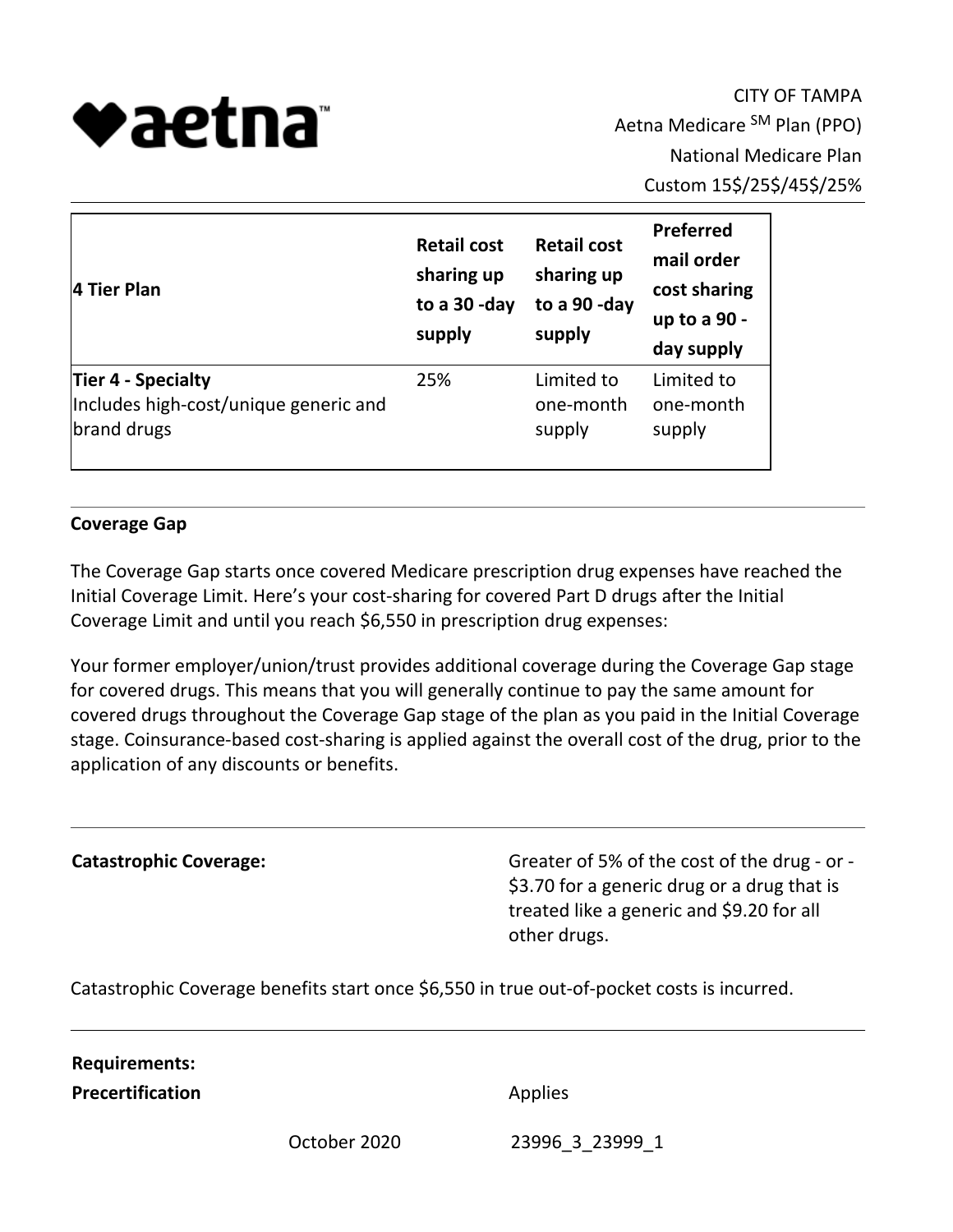

## **Step-Therapy** Applies

# **Enhanced Drug Benefit**

- Agents used for cosmetic purposes or hair growth
- Agents used to promote fertility
- Agents when used for anorexia, weight loss, or weight gain
- Agents when used for the symptomatic relief of cough and colds
- Agents when used for the treatment of sexual or erectile dysfunction (ED)
- Prescription vitamins and mineral products, except prenatal vitamins and fluoride preparations

For more information about Aetna plans, go to **<www.aetna.com>** or call Member Services at tollfree at 1-888-267-2637 (TTY: 711). Hours are 8 a.m. to 6 p.m. local time, Monday through Friday.

## **Medical Disclaimers**

The provider network may change at any time. You will receive notice when necessary.

Participating physicians, hospitals and other health care providers are independent contractors and are neither agents nor employees of Aetna. The availability of any particular provider cannot be guaranteed, and provider network composition is subject to change.

In case of emergency, you should call 911 or the local emergency hotline. Or you should go directly to an emergency care facility.

The complete list of services can be found in the Evidence of Coverage (EOC). You can request a copy of the EOC by contacting Member Services at 1-888-267-2637 (TTY: 711). Hours are 8 a.m. to 9 p.m. EST, Monday through Friday.

The following is a partial list of what isn't covered or limits to coverage under this plan: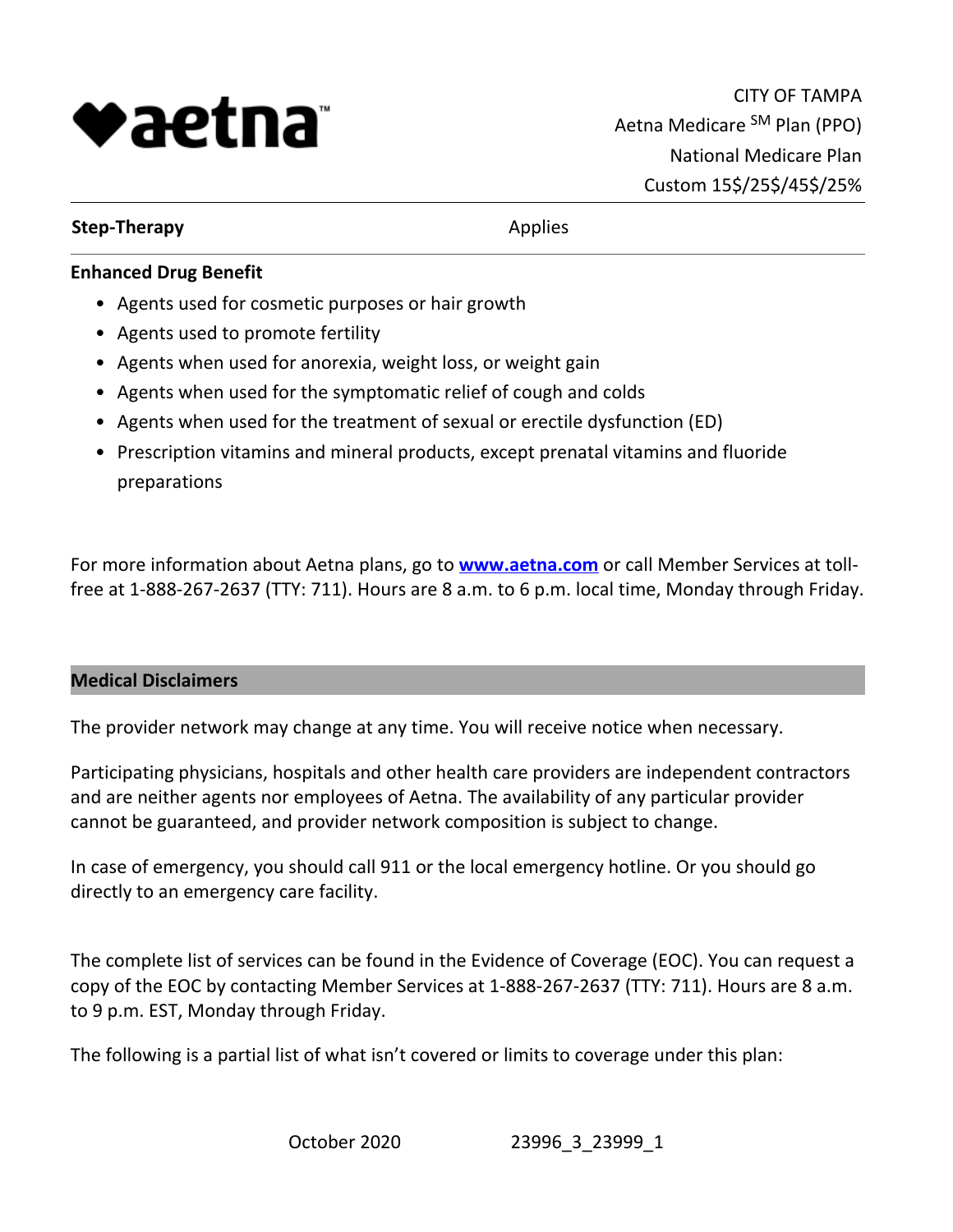

CITY OF TAMPA Aetna Medicare SM Plan (PPO) National Medicare Plan Custom 15\$/25\$/45\$/25%

- Services that are not medically necessary unless the service is covered by Original Medicare or otherwise noted in your Evidence of Coverage
- Plastic or cosmetic surgery unless it is covered by Original Medicare
- Custodial care
- Experimental procedures or treatments that Original Medicare doesn't cover
- Outpatient prescription drugs unless covered under Original Medicare Part B

You may pay more for out-of-network services. Prior approval from Aetna is required for some network services. For services from a non-network provider, prior approval from Aetna is recommended. Providers must be licensed and eligible to receive payment under the federal Medicare program and willing to accept the plan.

Out-of-network/non-contracted providers are under no obligation to treat Aetna members, except in emergency situations. Please call our Customer Service number or see your Evidence of Coverage for more information, including the cost-sharing that applies to out-of-network services.

Aetna will pay any non contracted provider (that is eligible for Medicare payment and is willing to accept the Aetna Medicare Plan) the same as they would receive under Original Medicare for Medicare covered services under the plan.

## **Pharmacy Disclaimers**

Aetna's retiree pharmacy coverage is an enhanced Part D Employer Group Waiver Plan that is offered as a single integrated product. The enhanced Part D plan consists of two components: basic Medicare Part D benefits and supplemental benefits. Basic Medicare Part D benefits are offered by Aetna based on our contract with CMS. We receive monthly payments from CMS to pay for basic Part D benefits. Supplemental benefits are non-Medicare benefits that provide enhanced coverage beyond basic Part D. Supplemental benefits are paid for by plan sponsors or members and may include benefits for non-Part D drugs. Aetna reports claim information to CMS according to the source of applicable payment (Medicare Part D, plan sponsor or member).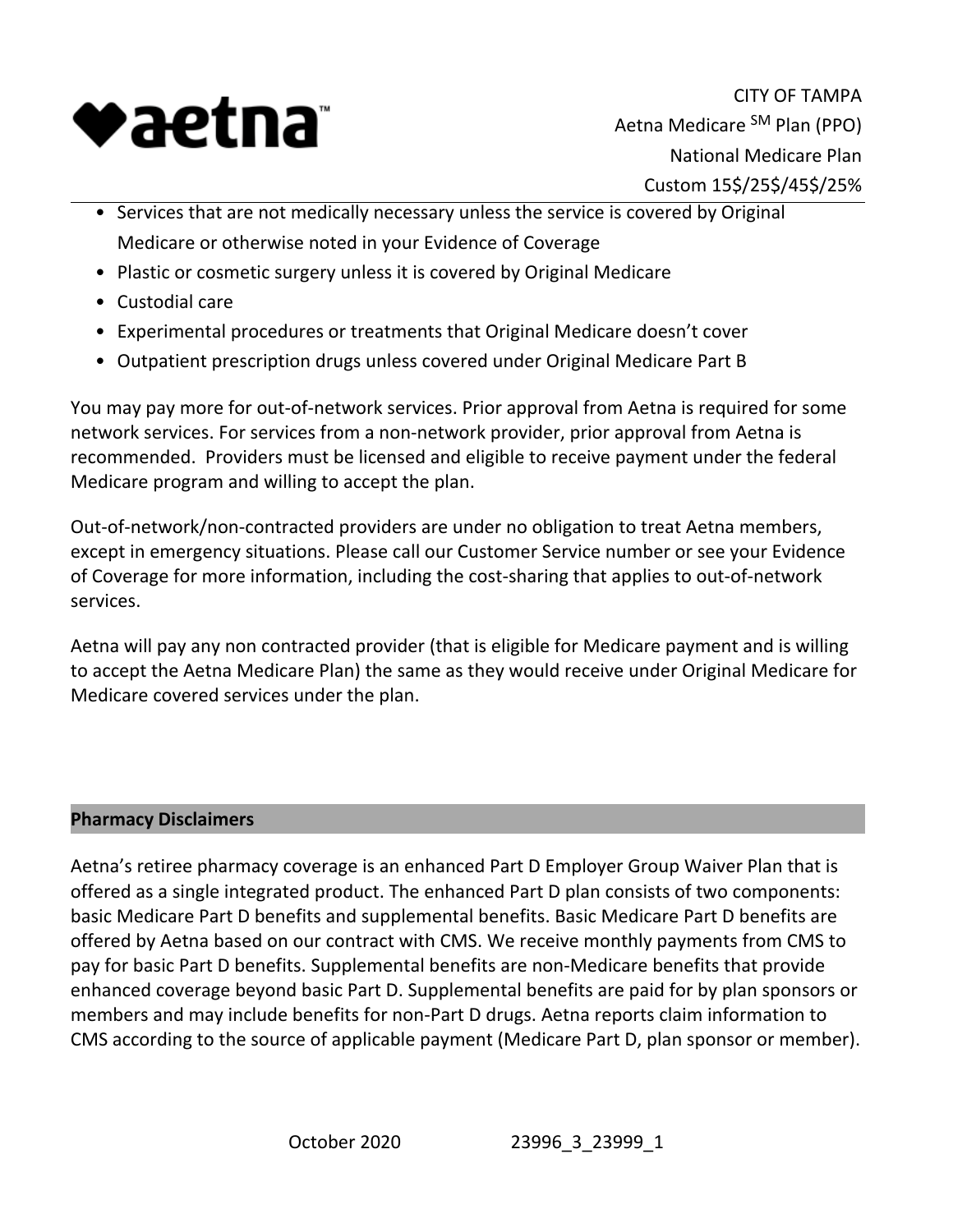

The formulary and/or pharmacy network may change at any time. You will receive notice when necessary.

You must use network pharmacies to receive plan benefits except in limited, non-routine circumstances as defined in the EOC. In these situations, you are limited to a 30 day supply.

Pharmacy clinical programs such as precertification, step therapy and quantity limits may apply to your prescription drug coverage.

If you reside in a long-term care facility, your cost share is the same as at a retail pharmacy and you may receive up to a 31 day supply.

Specialty pharmacies fill high-cost specialty drugs that require special handling. Although specialty pharmacies may deliver covered medicines through the mail, they are not considered "mail-order pharmacies." Therefore, most specialty drugs are not available at the mail-order cost share.

For mail-order, you can get prescription drugs shipped to your home through the network mailorder delivery program. Typically, mail-order drugs arrive within 7-10 days. You can call 1-888- 792-3862, (TTY users should call 711) 24 hours a day, seven days a week, if you do not receive your mail-order drugs within this timeframe. Members may have the option to sign-up for automated mail-order delivery.

The Medicare Coverage Gap Discount Program provides manufacturer discounts on brand name drugs. The amount you pay and the amount discounted by the manufacturer count toward your out-of-pocket costs as if you had paid them and moves you through the coverage gap.

Coinsurance-based cost-sharing is applied against the overall cost of the drug, prior to the application of any discounts or benefits.

There are three general rules about drugs that Medicare drug plans will not cover under Part D. This plan cannot:

- Cover a drug that would be covered under Medicare Part A or Part B.
- Cover a drug purchased outside the United States and its territories.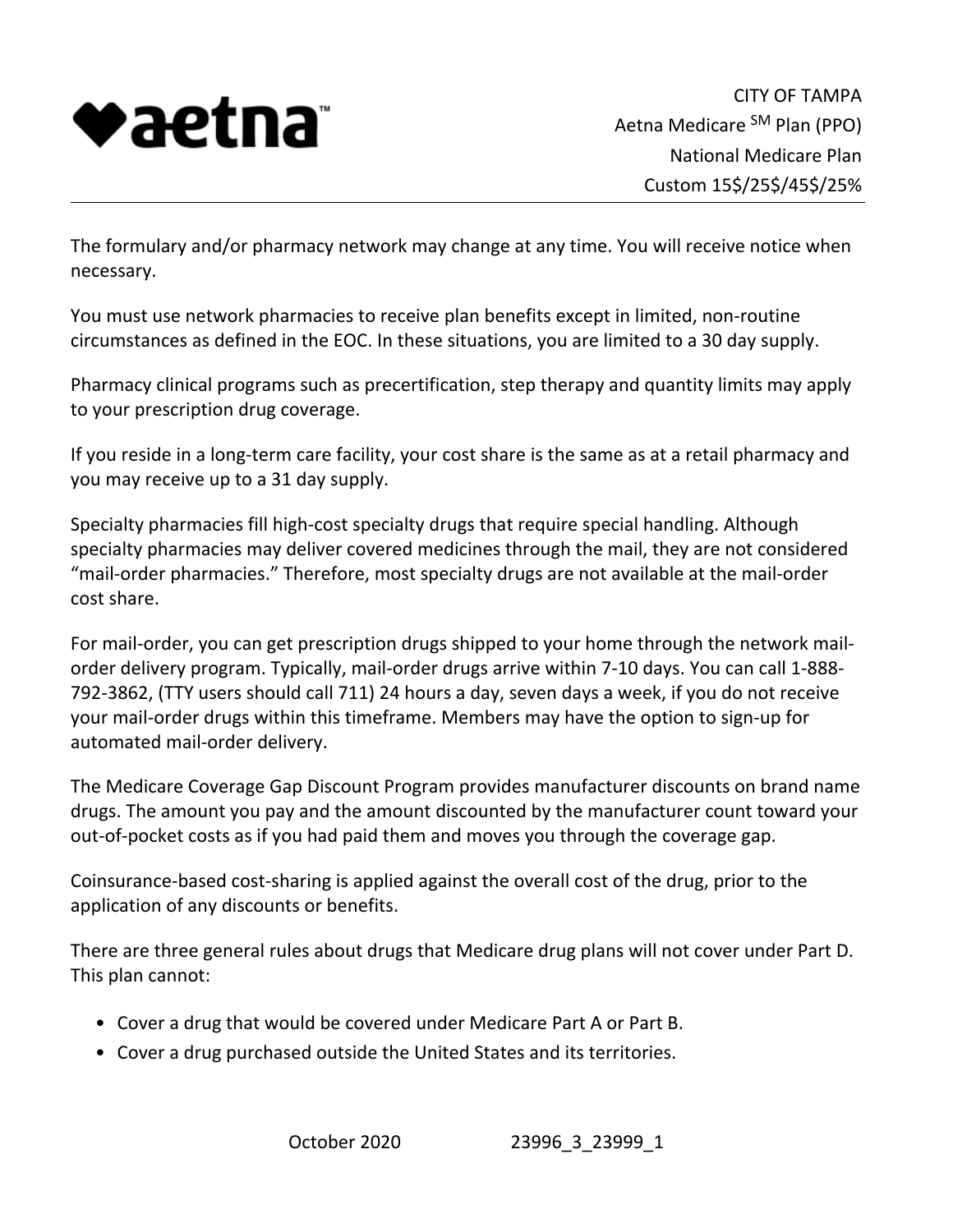

Generally cover drugs prescribed for "off label" use, (any use of the drug other than • indicated on a drug's label as approved by the Food and Drug Administration) unless supported by criteria included in certain reference books like the American Hospital Formulary Service Drug Information, the DRUGDEX Information System and the USPDI or its successor.

Additionally, by law, the following categories of drugs are not normally covered by a Medicare prescription drug plan unless we offer enhanced drug coverage for which additional premium may be charged. These drugs are not considered Part D drugs and may be referred to as "exclusions" or "non-Part D drugs". These drugs include:

- Drugs used for the treatment of weight loss, weight gain or anorexia
- Drugs used for cosmetic purposes or to promote hair growth
- Prescription vitamins and mineral products, except prenatal vitamins and fluoride preparations
- Outpatient drugs that the manufacturer seeks to require that associated tests or monitoring services be purchased exclusively from the manufacturer as a condition of sale
- Drugs used to promote fertility
- Drugs used to relieve the symptoms of cough and colds
- Non-prescription drugs, also called over-the-counter (OTC) drugs
- Drugs when used for the treatment of sexual or erectile dysfunction

**Your plan includes supplemental coverage for some drugs not typically covered by a Medicare Part D plan.** Refer to the "Enhanced Drug Benefit" section in the chart above. Non-Part D drugs covered under the enhanced drug benefit can be purchased at the appropriate plan copay. Copayments and other costs for these prescription drugs will not apply toward the deductible, initial coverage limit or true out-of-pocket threshold. Some drugs may require prior authorization before they are covered under the plan.

## **Plan Disclaimers**

Aetna Medicare is a HMO and PPO plan with a Medicare contract. Enrollment in our plans depends on contract renewal.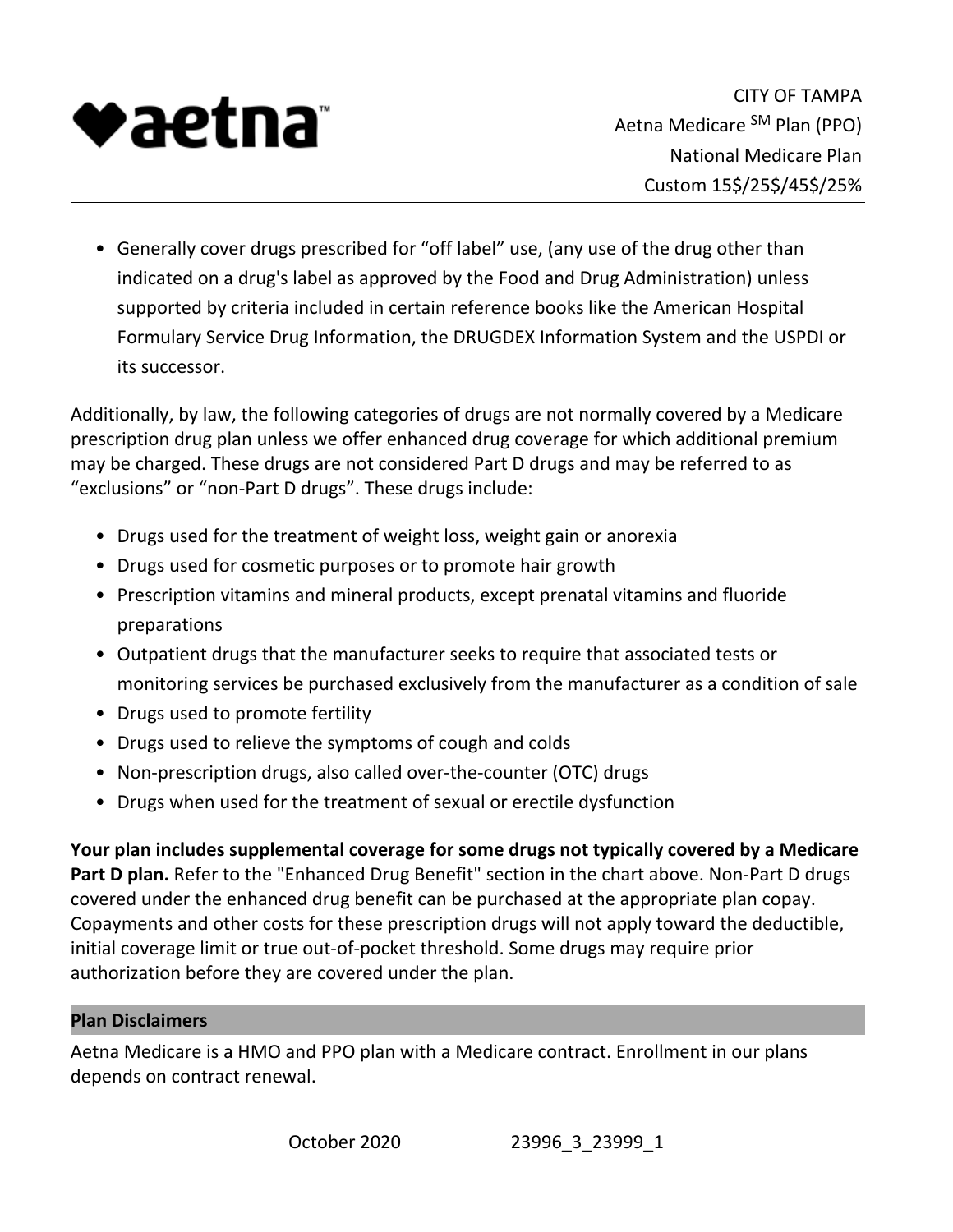

Participating physicians, hospitals and other health care providers are independent contractors and are neither agents nor employees of Aetna. The availability of any particular provider cannot be guaranteed, and provider network composition is subject to change. Plans are offered by Aetna Health Inc., Aetna Health of California Inc., and/or Aetna Life Insurance Company (Aetna).

You must be entitled to Medicare Part A and continue to pay your Part B premium and Part A, if applicable.

See Evidence of Coverage for a complete description of plan benefits, exclusions, limitations and conditions of coverage. Plan features and availability may vary by service area.

If there is a difference between this document and the Evidence of Coverage (EOC), the EOC is considered correct.

You can read the *Medicare & You 2021* Handbook. Every year in the fall, this booklet is mailed to people with Medicare. It has a summary of Medicare benefits, rights and protections, and answers to the most frequently asked questions about Medicare. If you don't have a copy of this booklet, you can get it at the Medicare website [\(http://www.medicare.gov\)](http://www.medicare.gov) or by calling 1-800- MEDICARE (1-800-633-4227), 24 hours a day, 7 days a week. TTY users should call 1-877-486- 2048.

ATTENTION: If you speak another language, language assistance services, free of charge, are available to you. Call 1-888-267-2637 (TTY: 711). Spanish: ATENCIÓN: si habla español, tiene a su disposición servicios gratuitos de asistencia lingüística. Llame al 1-888-267-2637 (TTY: 711). Traditional Chinese: 注意: 如果您使用中文, 您可以免費獲得語言援助服務。請致電 1-888-267-2637 (TTY: 711).

You can also visit our website at [www.aetnaretireeplans.com.](www.aetnaretireeplans.com) As a reminder, our website has the most up-to-date information about our provider network (Provider Directory) and our list of covered drugs (Formulary/Drug List).

Information is believed to be accurate as of the production date; however, it is subject to change. For more information about Aetna plans, go to<www.aetna.com>.